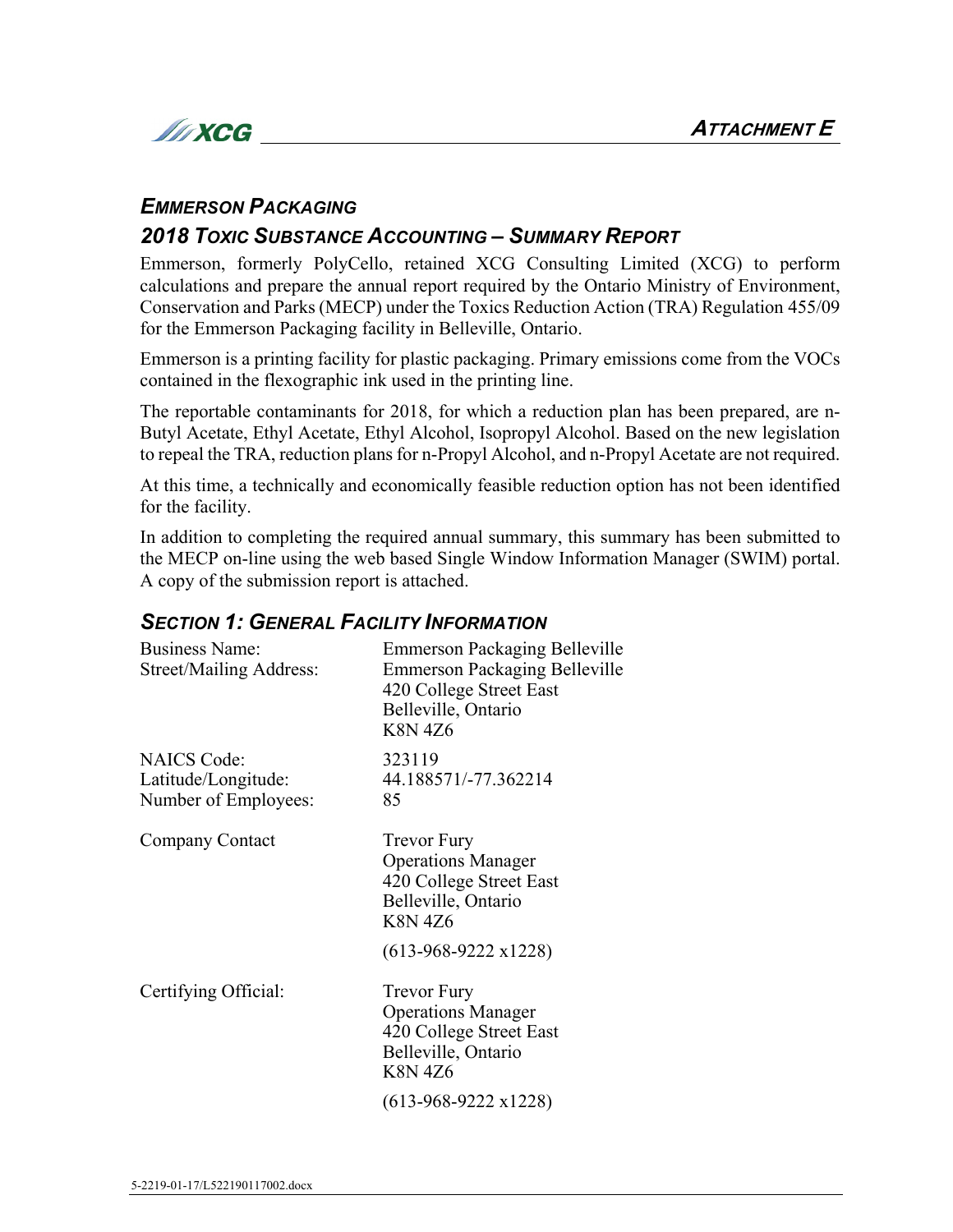

# *SECTION 2: PRESCRIBED TOXIC SUBSTANCES ON-SITE*

Four substances were identified to be reported on a facility-wide basis under O. Reg. 455/09 as identified in Table 1 below.

| <b>Substance</b>             | <b>Enters the</b><br><b>Facility</b><br>(Use) (kg) | <b>Creation</b><br>(kg) | <b>Contained</b><br>in<br><b>Product</b><br>(kg) | <b>Total</b><br>Quantity<br><b>Released</b><br>(kg) | <b>Disposals</b><br>and<br><b>Transfers</b><br><u>(kg)</u> | Change                        |
|------------------------------|----------------------------------------------------|-------------------------|--------------------------------------------------|-----------------------------------------------------|------------------------------------------------------------|-------------------------------|
| 2018<br>n-Butyl<br>Acetate   | 6,707                                              | $\boldsymbol{0}$        | $\theta$                                         | 6,707                                               | $\theta$                                                   | 1,354<br>kilogram<br>increase |
| 2018<br>Ethyl<br>Acetate     | 3,916                                              | $\boldsymbol{0}$        | $\mathbf{0}$                                     | 3,916                                               | $\mathbf{0}$                                               | 492<br>kilogram<br>increase   |
| 2018<br>Ethyl<br>Alcohol     | 8,895                                              | $\boldsymbol{0}$        | $\boldsymbol{0}$                                 | 8,895                                               | $\boldsymbol{0}$                                           | 708 kilogram<br>decrease      |
| 2018<br>Isopropyl<br>Alcohol | 4,607                                              | $\boldsymbol{0}$        | $\boldsymbol{0}$                                 | 4,607                                               | $\boldsymbol{0}$                                           | 722 kilogram<br>increase      |
| 2018<br>n-Propyl<br>Alcohol  | 33,398                                             | $\boldsymbol{0}$        | $\boldsymbol{0}$                                 | 33,398                                              | $\boldsymbol{0}$                                           | New<br>substance in<br>2018   |
| 2018<br>n-Propyl<br>Acetate  | 34,207                                             | $\boldsymbol{0}$        | $\boldsymbol{0}$                                 | 34,207                                              | $\boldsymbol{0}$                                           | New<br>substance in<br>2018   |

*Table 1 Toxic Substance Reported on a Facility Wide Basis*

To quantify n-Butyl Acetate, Ethyl Acetate, Ethyl Alcohol, Isopropyl Alcohol, n-Propyl Alcohol and n-Propyl Acetate Emmerson tracked the amount of ink used throughout the year. The total quantity of each VOC released to the atmosphere was based on the total amount of each ink used annually, and an assumed loss of 100% of the material used to atmosphere. The quantity of n-Butyl Acetate contained in the flexographic inks gas was based on the average concentration of n-Butyl Acetate in each ink, as noted on each respective SDS.